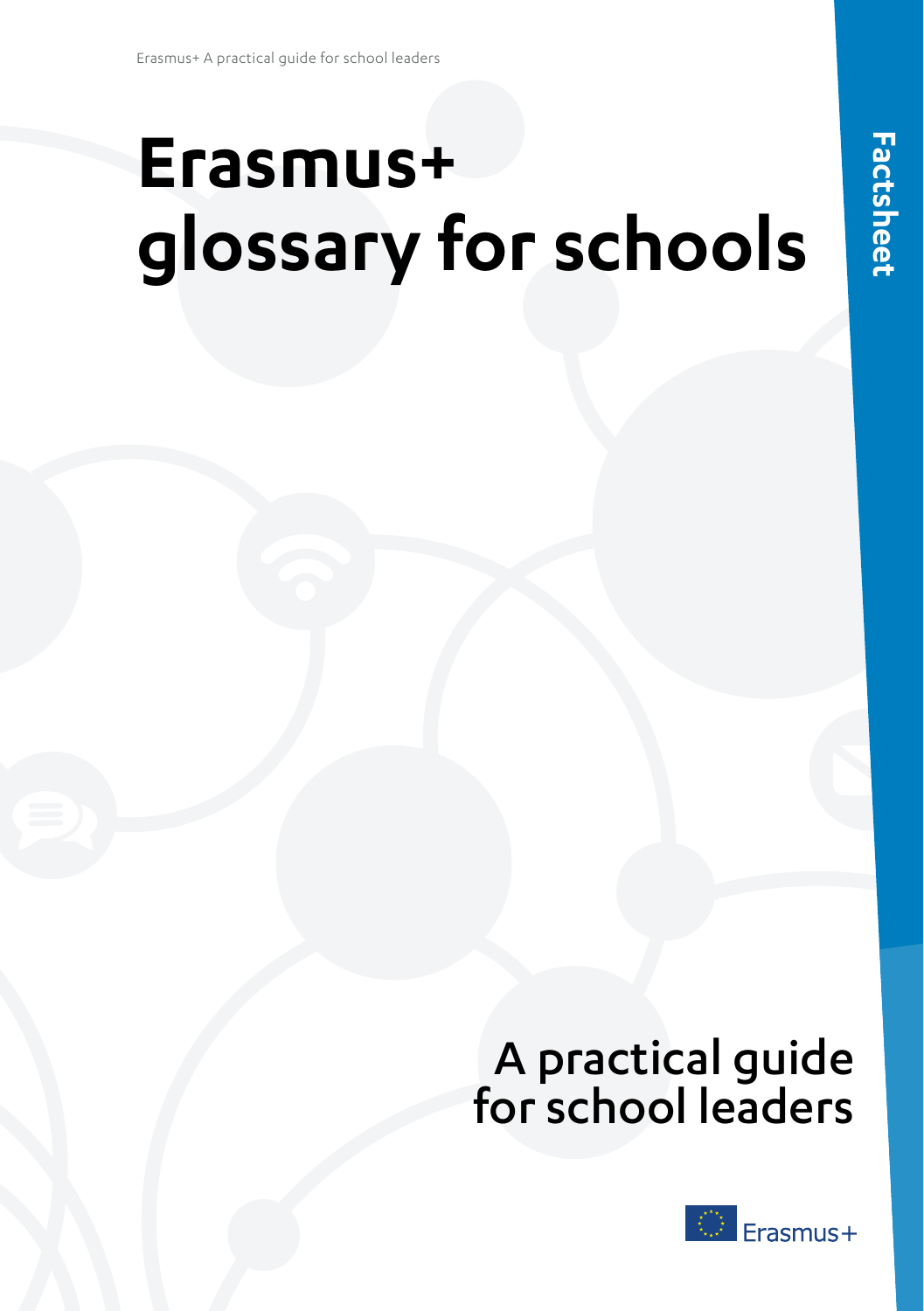## Glossary

- Accreditation Formal recognition of participants' achievements and learning outcomes – usually in the form of a certificate or transcript of activities undertaken.
	- Curriculum The totality of all that is planned and experienced by the pupils – this may include opportunities for learning in and outside the classroom through formal and informal learning.
- Dissemination Publicising and sharing your project successes and outcomes as widely as possible.
	- Europass A portfolio of five different documents aiming to contain descriptions of the holder's entire learning achievements, official qualifications, work experience, skills and competences acquired over time. These documents are: the Europass CV, the Diploma Supplement, the Certificate Supplement, the Europass Mobility and the Language Passport. Europass also includes the European Skills Passport, a user-friendly electronic folder that helps the holder to build up a personal, modular inventory of his or her skills and qualifications. The aim of Europass is to make mobility easier and improve job and lifelong learning prospects in Europe.
- European Development Plan A document outlining the organisation's needs in terms of quality development and internationalisation, and how the planned European activities will meet those needs. The European Development Plan is part of the application form for schools applying for Staff Mobility (Key Action 1).
	- **Evaluation** The objective assessment of an on-going or completed project or activity. The aim of evaluation is to determine the extent to which agreed objectives were achieved and to identify the outcomes of the activity or project.
	- Exploitation To use involvement in a European project to the maximum benefit of the school, the pupils, teachers and wider community.
	- Formal learning Learning that occurs in an organised and structured environment (e.g. in an education or training institution) and is explicitly designated as learning in terms of objectives.